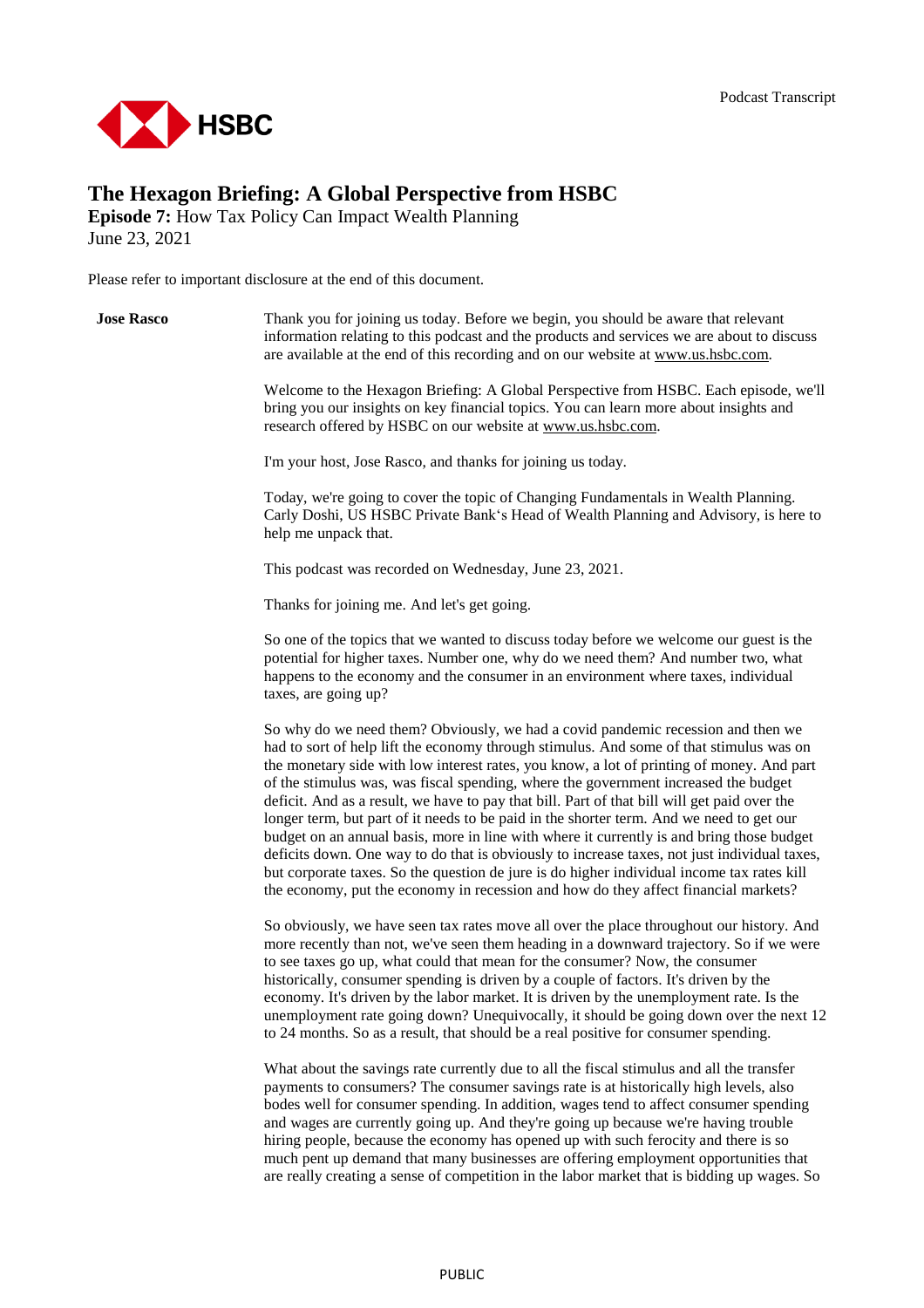we have an improving economy, we have a lowering of the unemployment rate and we have improving wages. Those are all positive for consumer spending.

Now, what happens when taxes go up? Historically, when taxes go down, consumer spending increases more rapidly because you have more discretionary income. So you will see an acceleration in consumer spending when taxes go down. Now, when taxes go up, yes, consumer spending grows a little slower on the margin. It does not kill consumer spending. And if you look at history in the different periods where we have seen taxes go up, consumer spending has continued to rise at a very good clip in keeping with the economy. But it has definitely been a bit slower than in periods where the tax rates have decreased.

So on the margin, higher taxes will probably slow the consumer spending story a bit. But don't forget another big part of this consumer spending story and the consumer tax rate story is that taxes are going up for people who are at the upper end of the income strata. For people who are in the middle class or in the lower middle class, or who are doing worse than that in terms of income generation, there are a great deal of tax offsets or fully refundable offsets, which mean that even if you do pay tax, you could actually get a tax rebate from the IRS, which puts more cash in the consumer's pocket and as a result could help lift consumer spending for the middle class and lower middle class parts of society. So historically, taxes will affect what's going on in terms of consumer spending, but only on the margin. It's driven by the economy.

What do higher taxes do for the markets? Well, clearly, since many market participants, you have to have the discretionary income. It doesn't really in terms of the middle class and lower middle class, that's more a pension fund story. And so as a result, when we see income tax rates go up in terms of market activity, it is driven by the economy and profits. So that is still the story. And if you look at the sectors that do well after taxes go up, they tend to be very cyclical. So in other words, you see that when the economy is doing well, the market is doing well, and those sectors, such as consumer discretionary financials and materials, which tend to be procyclical sectors, tend to do well.

So I think the message here is if taxes go up for the consumer at the upper end of the income strata, yes, it will have an effect on the economy. And you could see certain pockets of consumer spending be affected, such as luxury sales, perhaps, but for the middle and lower income parts of the economy or segments of the economy where we will have those offsets, it's most probable that spending will continue to be driven by the unemployment rate, which is going lower, wages which are going higher, and an economy which still seems to be pretty healthy. So higher taxes an issue. Yes, but not the end of the economy and certainly not the end of what we see for financial markets, which should be a positive environment going forward.

Well, listen to the past year has thrown us a lot of curveballs. And what does it all mean for how we plan for the future? You know, between the covid pandemic, the covid recession, now the recovery, a new administration in Washington, a lot to talk about, a lot to think about in terms of planning for the future, not just in terms of investments, but your overall financial well-being.

To help me discuss all that today, I am pleased to tell you I am joined by Carly Doshi, who is US HSBC Private Bank's Head of Wealth Planning and Advisory. Carly, welcome to the Hexagon Briefing.

**Carly Doshi** Thank you Jose. A pleasure to be here.

**Jose Rasco** So, you know, look, Carly, you and I have known each other for a long time. We've done a lot of events together and clients have certainly heard us talk before. But I think what we want to do today is give like an update as to where we are in some of these, on some of these very important issues. If you look at what's happened over the past 18 months, let's call it, as I mentioned, covid the recession, the recovery and a new administration. A ton of money has been spent to try to help those who were most affected by covid. And we still have, you know, major pockets of the population that aren't back to work and that are still struggling with something as simple as rent, the ability to pay for their basic necessities. So there's all kinds of need out there, and yet there's all kinds of opportunity at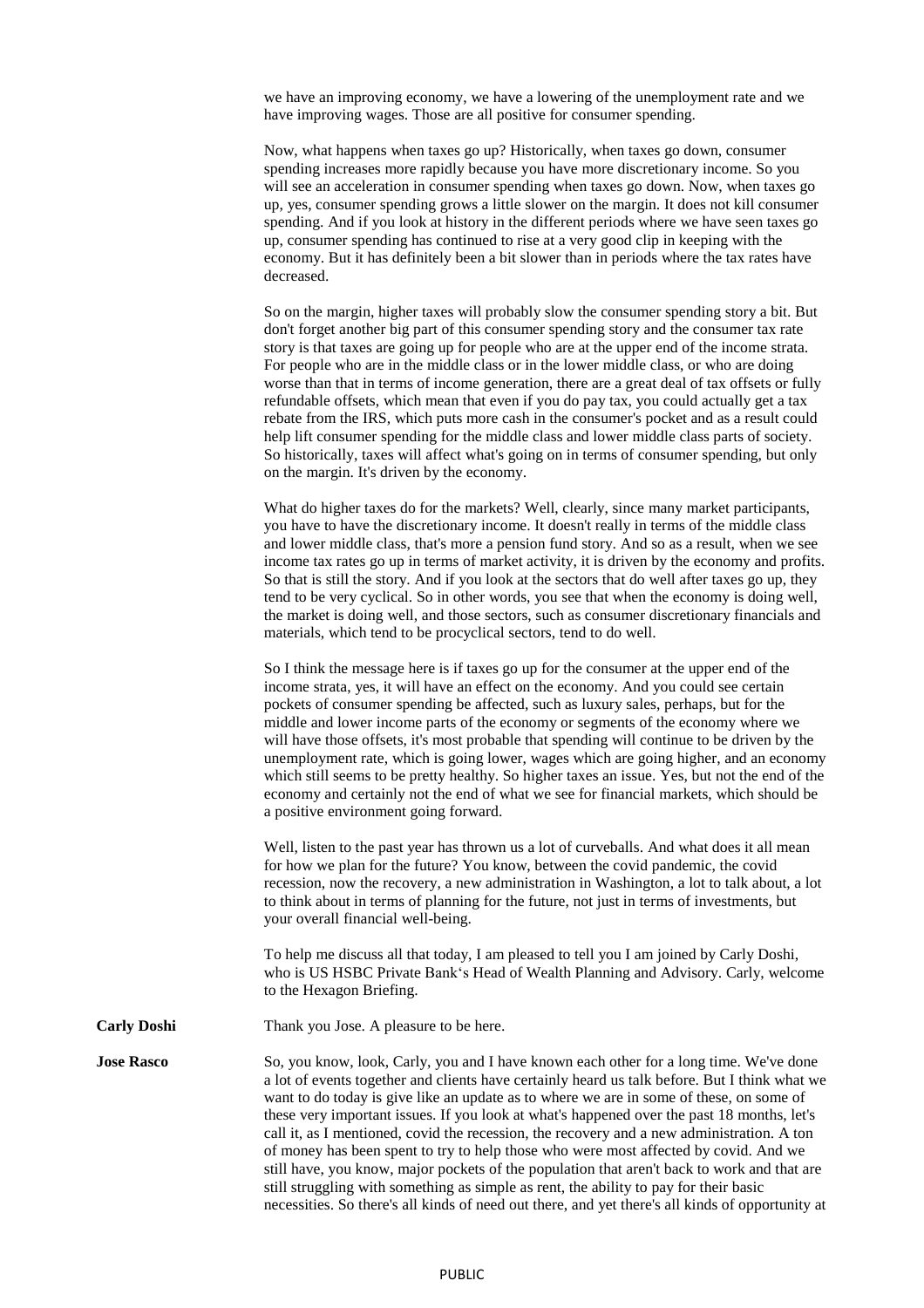the same time. So it's this perplexing period of great optimism with a dose of reality. And if you look at what the government has done and they've added to the monetary base dramatically, with M2 rising at more than 25%, they have increased the deficit. And if you look at the deficit numbers, they're somewhat impressive. Right? And have to be dealt with. And it had to happen because we had to provide that relief and then provide that stimulus to get the economy moving again. So clearly, this has to be paid for somehow.

If you look at the Biden administration's plans, both short term and long term, including infrastructure and a series of other issues. And if you look at infrastructure, President Biden has sort of strategically placed it in three different camps. One is physical, one is digital, and the other is social, where we have pockets of our population that need to be brought up to speed so they can, in fact, enjoy the fruits of the economy and get a job. And so all those spending plans together add up to about 9.4 trillion dollars, most of it spent in the next couple of years, but some of it over the next 8 but 9.4 trillion, which is about 45% of GDP, which actually exceeds what FDR spent on the New Deal, you know, in the Great Depression of the 1930s. So a lot of money being spent. And again, somebody's got to pay for it. So the potential for higher taxes is there. It's not baked into the cake. It's not a guarantee. But clearly, the signals from Washington are that we've got to pay the bills and somebodies taxes are going to have to go up.

So Carly, if you don't mind, I've given a bit of a backdrop as to what's going on with the macro picture. And we certainly have an economy that looks pretty healthy and an economy that's growing at a good clip. If you look at the corporate balance sheets, they are extremely healthy and profitability in the US could be up as much as 45% this year. And Bloomberg consensus estimates currently suggest to us that earnings could be up 20% over the next 2 years. It's about 10% a year roughly. And the consumer balance sheet looks very healthy with the savings rate sitting at almost 28% through March. So the economy looks good, but as taxes go up, we will talk about what effect that could have on the economy and more importantly for our clients, financial markets.

So the first issue on the table is individual income taxes. The Biden administration has talked about raising individual income taxes, but mostly for people who make more than \$400,000, and then there is talk of taxing people who make more than a million, and there's different proposals out there. So we don't want to get lost in the minutia of Washington jockeying for position and trying to get the right package together. But clearly, taxes for those who make more than \$400,000 are most probably going to go up.

Can you give us some perspective on that? And to be fair, Carly, to you, it's really early days and we know this is going to be bandied about and debated for the next 4 to 6 months before they come to an agreement on a budget. So can you tell us, you know, in terms of what you're seeing on the income tax side, just the potential outcomes? And how can clients begin to prepare for that if that does come to pass?

**Carly Doshi** Absolutely. Thanks Jose. And look, I think you hit the nail on the head here, which is that the State of the Union is higher taxes. Right? That's what we know is the theme and the trend. And so if there's anything to take away from the conversation that we have today, what I would say to those listening is you need to be prepared for a higher tax environment and engaging in planning now so that you are best situated for when that comes to pass. From there, then we can go into details. But know that at the highest level, if there's nothing else to take away from this session, it really is that higher taxes are coming in one way, shape or form.

> Now, as you said, the Biden administration has proposed trillions of new federal spending. Meanwhile, members of both houses of Congress, both in the House and Senate, have their own proposals, which would also increase taxes. And there that includes everything from increases in capital gains and corporate income taxes to individual tax credits, most of which do taper off or have limits for high earners. So they're really not applicable to high earners and high net worth individuals. But these are truly sweeping. And many of these proposals that we'll talk about today actually have conflicting provisions. So what ends up being the law of the land when when things come to pass? Very much unknown, very much TBD in the details. That's why I say the theme here and the direction that we're heading in higher taxes. That's really the take home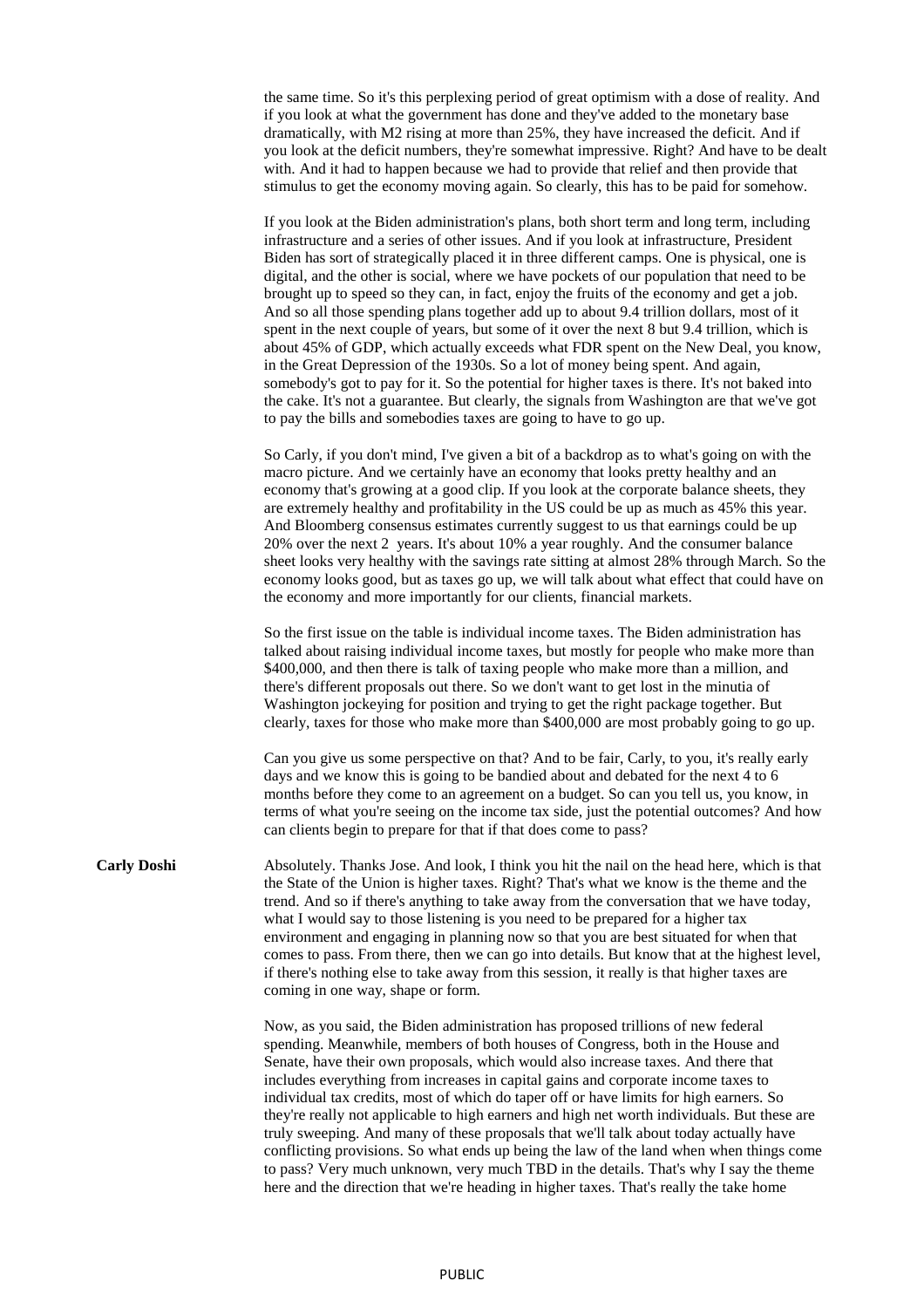|                    | message today, right? The individual members are very much in flux and we don't know<br>where they will shake out when when a bill is actually signed.                                                                                                                                                                                                                                                                                                                                                                                                                                                                                                                                                                                                                                                                                                                                                                                                                                                                                                                                                                                                                                        |
|--------------------|-----------------------------------------------------------------------------------------------------------------------------------------------------------------------------------------------------------------------------------------------------------------------------------------------------------------------------------------------------------------------------------------------------------------------------------------------------------------------------------------------------------------------------------------------------------------------------------------------------------------------------------------------------------------------------------------------------------------------------------------------------------------------------------------------------------------------------------------------------------------------------------------------------------------------------------------------------------------------------------------------------------------------------------------------------------------------------------------------------------------------------------------------------------------------------------------------|
| <b>Jose Rasco</b>  | And you touched on an interesting point which may not fit in the planning side. Right?<br>But it is an interesting development perhaps on the investment side. So President Biden is<br>talking about providing relief to middle income and lower middle income families<br>through the child tax credits and a series of other provisions that can actually reduce their<br>taxable base or actually provide fully refundable tax credits, which means no matter what<br>you pay in taxes, you could get a rebate from the IRS at the end of the year if you fall into<br>those income categories. So now that has an effect and again, it may not be a planning<br>issue for the clients, but from the investment perspective, does that mean that the retail<br>story, the procyclical consumer discretionary story, continues to be in favor? Because as<br>those pockets of the population that need relief, get relief, we could see a bigger bounce in<br>the consumer and that pent up demand could continue to grow. So it's something that to<br>your point earlier, it's not just about, you know, planning. There's other pockets to this and<br>other aspects of the calibrated. |
| <b>Carly Doshi</b> | Absolutely, absolutely. And it's a good question, right? I mean, I think that's ultimately at<br>least as the Biden administration has discussed, it is one of their fundamental goals of<br>enacting this tax policy in the first place.                                                                                                                                                                                                                                                                                                                                                                                                                                                                                                                                                                                                                                                                                                                                                                                                                                                                                                                                                     |
| <b>Jose Rasco</b>  | Right, exactly. So clearly, income taxes going up most probably for high income earners.<br>And there are many tools. Now we don't want we can't get into specifics with you on this<br>call, folks, because obviously it's an individual issue. And so to sit here, if Carly were to<br>talk about my personal situation may not be applicable to the person listening. So there's<br>really no point in doing it. But the point is, you need to reach out to start planning on the<br>individual side.                                                                                                                                                                                                                                                                                                                                                                                                                                                                                                                                                                                                                                                                                      |
|                    | Now, the other one of the other changes, Carly, is has been the talk around capital gains.<br>And so if capital gains get raised to the level of ordinary income or the marginal highest<br>marginal income tax rate, on the personal side, that would be more than a doubling of the<br>capital gains tax. And what we've seen in the past is that that can, in fact, affect<br>investment spending on the corporate side. But it's not the kind of thing that's happened<br>all that often. So we don't have all that many data points to base it on. But the rhetoric, the<br>talk is that companies would therefore make decisions.                                                                                                                                                                                                                                                                                                                                                                                                                                                                                                                                                       |
|                    | What about capital gains in terms of the individual investor? What could be some of the<br>ramifications in terms of the markets from your perspective from as a planner, what could<br>happen before year end if we see that capital gains tax going up?                                                                                                                                                                                                                                                                                                                                                                                                                                                                                                                                                                                                                                                                                                                                                                                                                                                                                                                                     |
| <b>Carly Doshi</b> | Absolutely. So on the capital gains side, and this is actually one of, I think, the more<br>interesting proposals that have been pushed out there, it's definitely received a lot of<br>airtime for the reasons that you just suggested, because there's massive implications for<br>investments and potentially markets. But it's also really interesting for those of us who<br>follow tax policy, because it's quite unique and I should say potentially very complex to<br>functionally administer, which which has its own implications for whether or not this is<br>even realistic. But let me first back up a second and explain what's what's kind of on the<br>table here, because there's a couple of things going on.                                                                                                                                                                                                                                                                                                                                                                                                                                                             |
|                    | So in Biden's plan and again, remember, I mentioned that there's the administration has its<br>plan and proposals dating back to the campaign, as well as more recent proposals, as well<br>as the Treasury came up with its Green Book of revenue proposals for the year for 2022.<br>So we've got a lot of different plans going on. But in Biden's, American Families Plan Act<br>- that's the plan from Biden and that one would tax long term capital gains and dividends<br>as ordinary income for taxpayers with taxable income above \$1 million. That's what that's<br>what you mentioned already, right? It would also limit 1031 exchanges by eliminating the<br>deferral of gains above \$500k. So that's another interesting proposal.                                                                                                                                                                                                                                                                                                                                                                                                                                           |
|                    | Now you asked what does that mean in terms of strategies and what are people going to<br>do about that? Well, what we might see is, we might see an increased realization of gains<br>in anticipation of that for people who are above that taxable income threshold of \$1<br>million as people generate their needed liquidity now, before it's taxed at that higher<br>ordinary income rate, right? I don't know if that -                                                                                                                                                                                                                                                                                                                                                                                                                                                                                                                                                                                                                                                                                                                                                                 |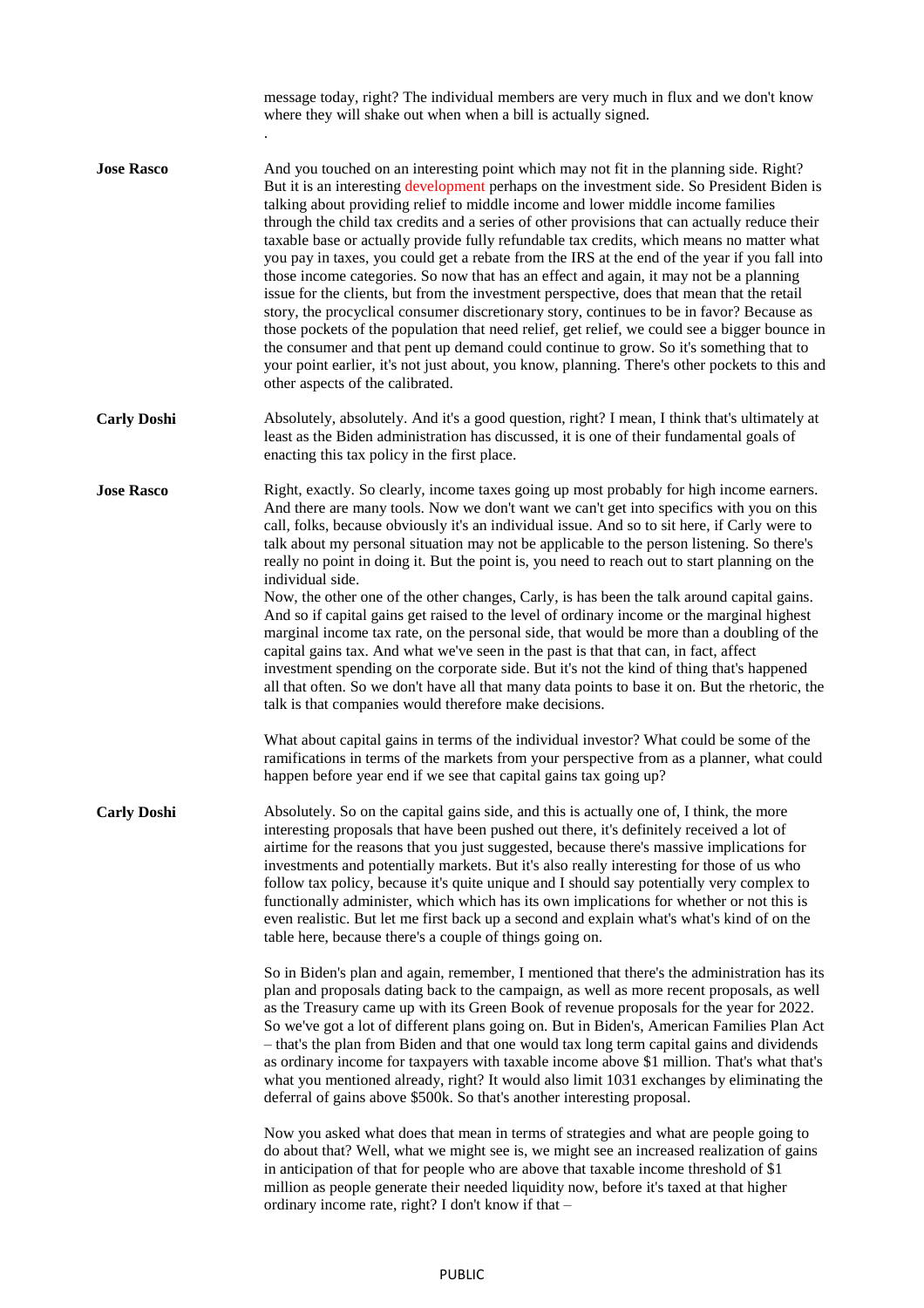**Jose Rasco** Is that what's known as forced selling? It's the euphemism for it, is that – **Carly Doshi** Yeah, and look, to be clear, I don't know how widespread activity like that will be. Right? As you already said, this is really a question for individuals, investors to consider with their teams. I would implore everyone listening today to to consider this sort of an all hands meeting. And you need to have a conversation with your investment professionals as well as your tax and legal providers, because there's implications on both sides there. Right? You need to weigh both the investment implications of such a decision if you are actually going to liquidate some assets or to to realize some capital gains. And then you also need to to weigh that against any potential tax benefit. So it's a very individualized analysis. It is not a one size fits all approach, but it is something that we could see. Right. And that could trigger greater liquidity as people take action like that in anticipation of those capital gains rates going up. But there's another piece of this capital gains puzzle that I think is really interesting. And again, for people listening, a lot of this this jargon is thrown around and you're hearing a lot of it, capital gains, capital gains. There's also this concept, capital gains in the inheritance context. And it's it's a bit different than the federal estate tax exemption, which we can talk about. But really, it's a capital gains question and that is this proposal to tax capital gains at death. Right? Now that proposal is included in both the White House's plan as well as the Senate's Step Act bill, which is a bill that was sponsored by many of the same senators as the Wealth Tax Act. So it includes Bernie Sanders, Elizabeth Warren and others. And that one would actually be retroactive to January 1, 2021 one if it was passed in its current bill form. Again, we don't know if it does pass at all what the provisions will look like. Things such as the date of effectiveness could very well change. But as it was proposed, it's retroactive to January 1, 2021. And what both the White House bill as well as the Senate version do is that they propose to realize gain death with a \$1 million exemption, and that means that any amount above \$1 million that a person has at death would be taxed as a realized capital gain event. That is a very different system than we currently have in place today. The White House version specifically doubles it to \$2 million for joint filers, and the Senate version provides 15 years for deferral period. But keep in mind that there would be a lot that would have to occur during that period, because, as we know, most wealth in this country is held in illiquid form. Whether that's in operating businesses, real estate or other illiquid investments. So the idea that there could be a tax imposed right and that something was deemed as is a realized gain at death, very, very different than something that we've seen before with lots of implications. And I can tell you, lots of tax policy wonks are out there spending many, many hours trying to figure out exactly how this would function if it were to pass, because it is so unique and different. But it's a capital gains tax at death, different than than actually changing the capital gains rate for people who are alive, but nonetheless, something that sort of has this capital gain like flavor to it. **Jose Rasco** All right. So we clearly want to is the old maxim says work your plan and plan your work. And so we really need to plan. I'm getting that message. Second, message is from the investment side of taxes go up. There are certainly certain instruments you can deploy in your asset allocation. Now, on the capital gains side, there's there's a lot of talk about the dividend tax not moving up or the tax on realized dividends moving up. So we could potentially see a shift in the market to some dividend payment strategies that might mitigate tax consequences for wealthy investors. So that's something that's out there. Now, you touched on inheritance, so let's move right to that. What's going on? And let's go to an easy topic, Carly. Let's go to inheritance taxes. And again, not going to hold you to it because I know it's moving all over the place. And by the time this gets enacted, it's probably going to look very different. But what do you seeing in terms of inheritance taxes? And again, I know the message is going to be you better start planning now for the future, but give us some of the details and some of the minutia that you're seeing out there that you think could be of consequence, please?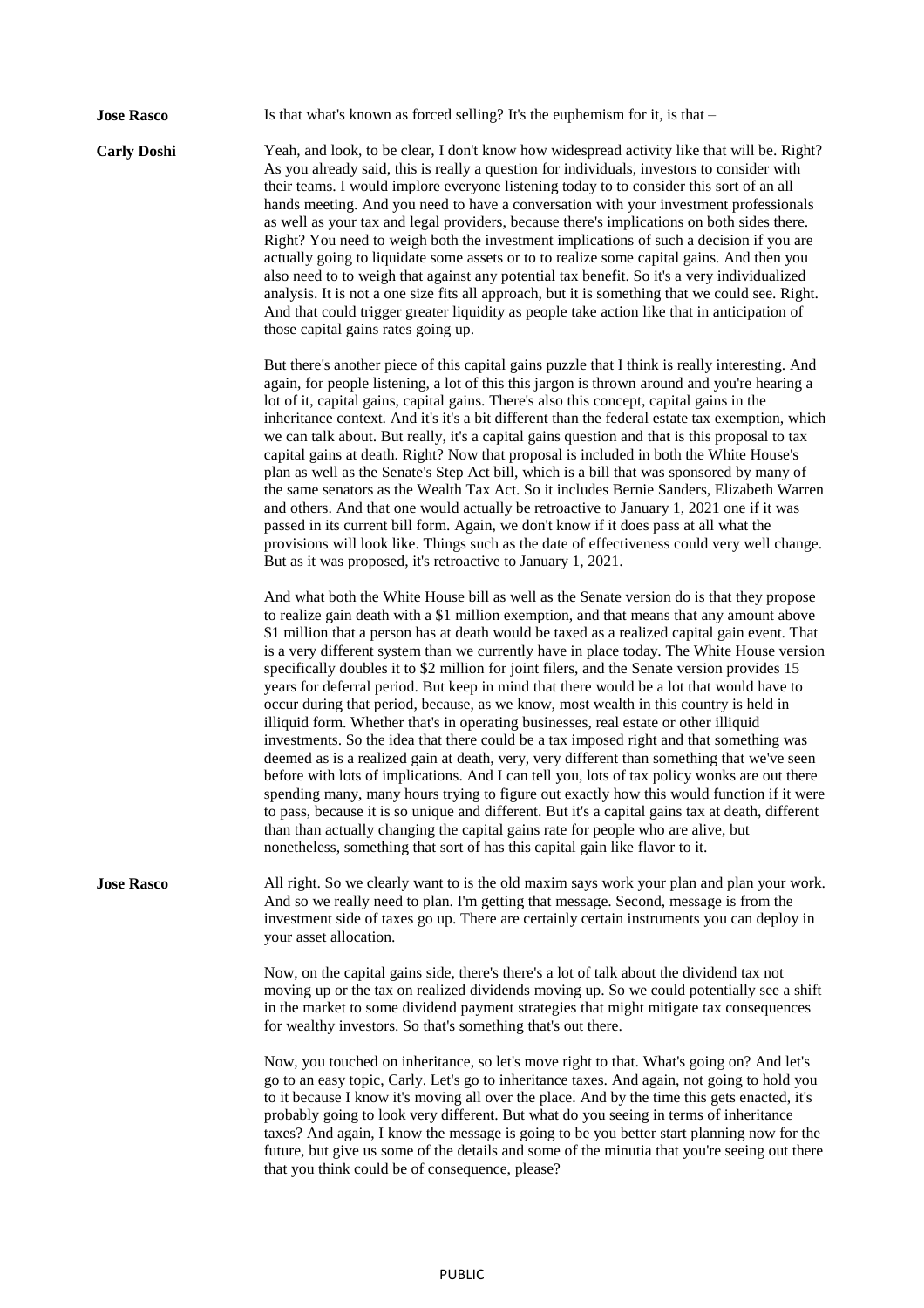**Carly Doshi** Absolutely so thank you. And I love starting with the punch line first the which is, of course, get to planning now if you haven't already. Look, inheritance and estate tax, this is something that you and I have been talking about for a long time. Certainly during the election, there was a lot of discussion about this. And and the message is the same, which is that we know the direction that things are heading in and we know that you need to engage in planning now, if you haven't already, now is the time.

> But let me step back for just a second. Recall that prior to 2018, the federal estate tax exemption was 5 million and that was adjusted for inflation. So that, practically speaking, married couples had roughly 11 million dollars exempt from federal estate tax, which with which they could pass on their wealth to their heirs or people of their choosing. The Tax Cuts and Jobs Act of 2017 that doubled the exemption amount, meaning that each single person had roughly 11 to 11.5 million adjusted for inflation, and married couples had 23 million. Now. And now both before the Tax Cuts and Jobs Act, as well as under current law, the tax rate is 40%. 40.

> Now, during the presidential campaign, Biden called for the federal estate tax exemption to return to the historical norm. And while specifics weren't really outlined in what that meant. Historical norm is basically widely understood that that means the 2009 exemption of 3.5 million and a rate of 45%. So bringing that exemption amount down and the rateup. Since then, we do have more more developments. The administration, though, their focus is really more on that capital gains realization at death proposal that we already discussed. That's what's in the Biden administration, American Families Plan Act. And in addition, when the Treasury Department released its fiscal year, 2022 revenue proposals, which is commonly referred to as the Green Book, the Biden administration did not include estate and gift tax proposals either those discussed during the campaign or even those proposed back during the Obama administration.

> What does exist, though, is that there are 2 congressional bills, 1 of which is sort of colloquially known as the Bernie Sanders plan, the the for the 99.5% tax plan. And the other is the American Housing and Economic Mobility Act, which is sponsored by Elizabeth Warren and others. And both of those do propose lowering the federal estate tax exemption to 3.5 million and imposing higher tax rates. The rates are a bit different. Both of them have a graduated schedule that begins at either 45% or 55% and top out at 65%. The Warren plan actually imposes an additional 10% surtax for estates over \$1 billion in size. But the theme there is that the congressional bills both would look to bring down the exemption amount, meaning that less can be passed on at death, free of tax and also increasing that tax rate. However, we don't see that in the Treasury proposal, so it doesn't seem like the Biden administration has that on its priority list, at least for the moment. But it could be simply that the administration is choosing to focus instead at the moment on that capital gains tax at death that we already talked about.

**Jose Rasco** All right, Carly, thank you. So so and keep in mind, folks, we're talking about raising individual income taxes, inheritance taxes, capital gains. Again, presupposing some of this stuff going can actually get passed into law. Now, what history tells you is when taxes go up, it will affect consumer spending on the margin. But the really important variable is that this is happening at the beginning of a business cycle, which means the unemployment rate is going down, which is good news. That is going to most probably have more of an effect on the economy than the increased tax rates.

> And secondly, we're at the beginning of a multi-year rollout of these technology issues and new technologies that are going to be very productivity enhancing and profitability creating. So as a result, even though taxes are going up, we still remain positive because we don't see this being an overall drag on the system to the point where it's the goose, we kill the goose that laid the golden egg. The economy continues to advance. Markets should still do well. But yes, it will have an effect on the margin.

> Now, Carly, let's switch gears for a second, if you don't mind, on the corporate tax side. Now, we've done some work on this. And when corporate taxes go up, yes, that could have an effect on corporate investment spending, but corporate investment spending is really more driven by cash flows than by tax policy. Tax policy can be mitigated by companies, number one. Number two, correct me if I'm wrong, but the Biden administration is offering a tremendous amount of offsets so that companies will continue to invest. So even though the corporate tax is slated to go up in many proposals, it could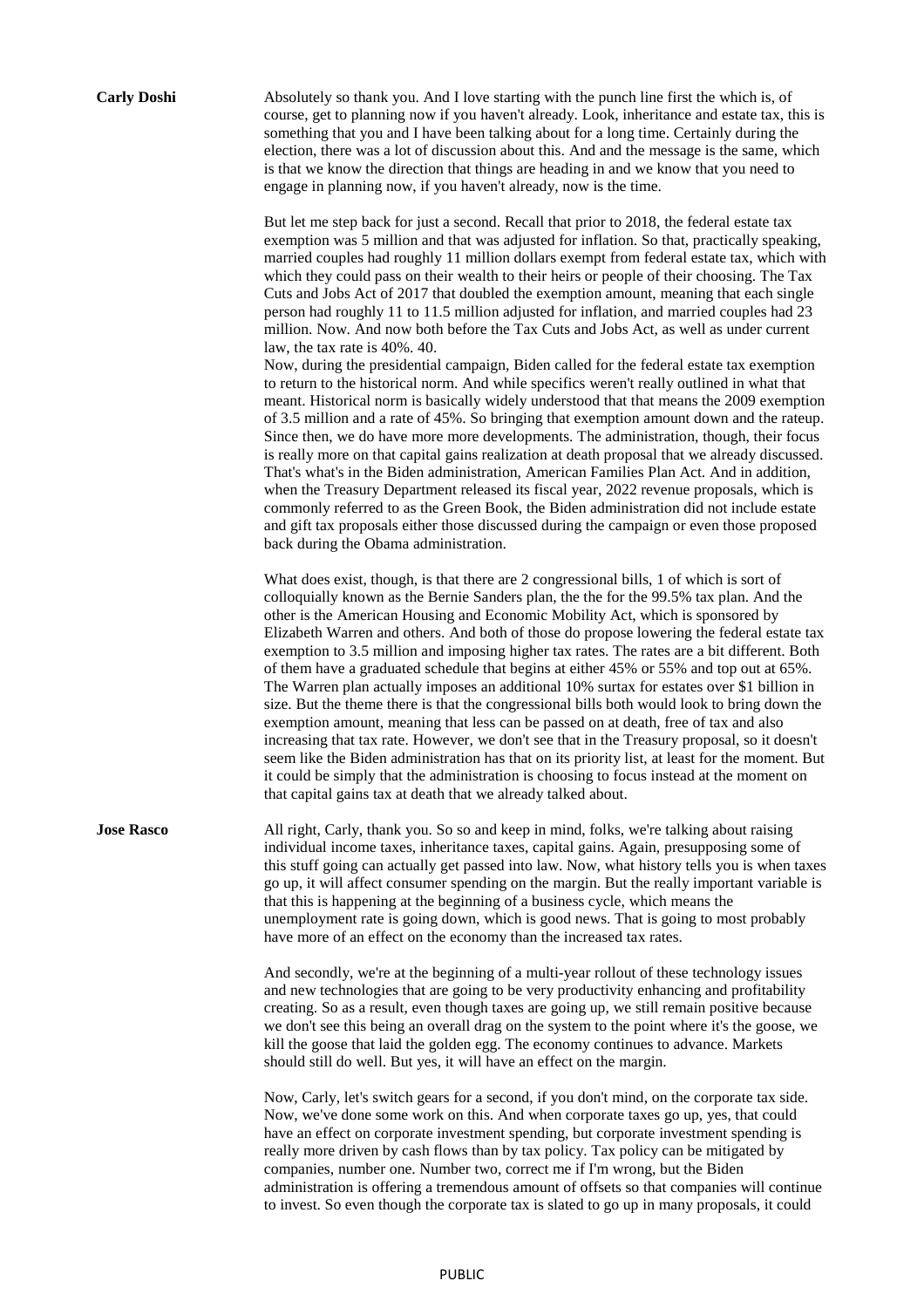|                    | be that we see some of these offsets mitigate some of that negative effect that could occur<br>in terms of investment spending. Is that what you're seeing still?                                                                                                                                                                                                                                                                                                                                                                                                                                                                                                                                                                                                                                                                                                                                                                                                                               |
|--------------------|-------------------------------------------------------------------------------------------------------------------------------------------------------------------------------------------------------------------------------------------------------------------------------------------------------------------------------------------------------------------------------------------------------------------------------------------------------------------------------------------------------------------------------------------------------------------------------------------------------------------------------------------------------------------------------------------------------------------------------------------------------------------------------------------------------------------------------------------------------------------------------------------------------------------------------------------------------------------------------------------------|
| <b>Carly Doshi</b> | That's right, Jose. And so what we've been talking about so far have been some proposals<br>by the Biden administration and by both houses of Congress that really focus on<br>individual tax. There is another whole body of proposed legislation that would impact<br>corporate income tax rates, as well as some corporate incentives that you already<br>mentioned. The provisions are lengthy and the details are many because we're really<br>talking about a variety of proposed legislation, everything from and many of these have<br>these acronyms that we know Congress loves to tack on to their their bills, so we've got<br>the Align Act, the Forward Act, the Facilitating American Built Semiconductors Act,<br>which is specifically for investments in semiconductor manufacturing equipment, we've<br>got the Create Jobs Act, they're very, very lengthy.                                                                                                                 |
|                    | But let me mention just a couple of things. For example, the Tax Excessive CEO Pay Act<br>would increase the corporate tax rate that a company pays based upon the ratio of their<br>CEO's pay to the pay of the median worker. That's just one example of the way that<br>Washington seems to be approaching these things and looking at ultimately what the<br>rhetoric that's out there, of course, is looking to reduce the wealth gap, to shift taxes so<br>that corporates are paying more and low and middle income individual taxpayers are<br>paying less. I would say that's the overall theme. It continues to be the theme across both<br>individual tax and the corporate tax proposal space.                                                                                                                                                                                                                                                                                      |
| <b>Jose Rasco</b>  | So corporate taxes going up as well, trying to mitigate some of the effect and trying to<br>lessen the burden on the consumer. So let's see how this all plays out in terms of the<br>dynamics.                                                                                                                                                                                                                                                                                                                                                                                                                                                                                                                                                                                                                                                                                                                                                                                                 |
|                    | Now, one of the things that we've been very focused on, Carly, is obviously the<br>infrastructure focus on this technology rollout and many themes have been focused on<br>that from our bank. Now, as we move forward, this is very much intertwined with<br>sustainability and the desire by the administration, as well as many investors around the<br>world to invest more on a regular basis and to incorporate sustainability into their day to<br>day investment decisions. Right. It shouldn't be something set aside, shouldn't be<br>something in the background. It's going to become more and more ingrained in our day to<br>day investment and planning decisions. So as part of that, this all fits in where they're<br>trying to use some of those revenues and and some of those tax offsets to help encourage<br>more sustainability issues. But as we go forward, another way to do this is through<br>philanthropy. And a lot of our clients are involved in philanthropy. |
|                    | Would you like to touch on some of the issues or some of the areas where you could see<br>some shift in the philanthropy landscape and how clients might begin to have that<br>conversation with you, as well as some of their legal advisers?                                                                                                                                                                                                                                                                                                                                                                                                                                                                                                                                                                                                                                                                                                                                                  |
| <b>Carly Doshi</b> | Absolutely, Jose. So, look, we just talked a lot about taxes going up, and that is, to be<br>sure, the theme of the day. Right. But one area that even when the Tax Cuts and Jobs Act<br>was passed and many of the individual tax deductions were reduced or eliminated, the<br>charitable deduction was preserved. And in fact, we've seen an expansion of the charitable<br>deduction during covid for tax years for 2020 and 2021 to a potential 100% AGI limit,<br>effectively 100% charitable deduction available to taxpayers who give generously during<br>this time. And that really reflects Washington's understanding that private philanthropy,<br>private charity really isn't a very effective means at achieving some of their goals of<br>bringing up the hardest hit individuals and families in the country. So that said, charity<br>absolutely remains an effective strategy, both for employing and your personal views and<br>and your values.                           |
|                    | But also there are some interesting tax plays there, too, because, of course, you can<br>receive a charitable deduction this year through December 31, we do have that available<br>100%, which means that should some of these other proposals we've discussed, co me to<br>pass and you find that you're impacted by them, if anything is retroactive to 2021, then<br>potentially one strategy could be to mitigate some of that increased tax burden by making<br>a corresponding increase charitable gift and receiving a deduction. That's kind of the most<br>straightforward way to think about this.                                                                                                                                                                                                                                                                                                                                                                                   |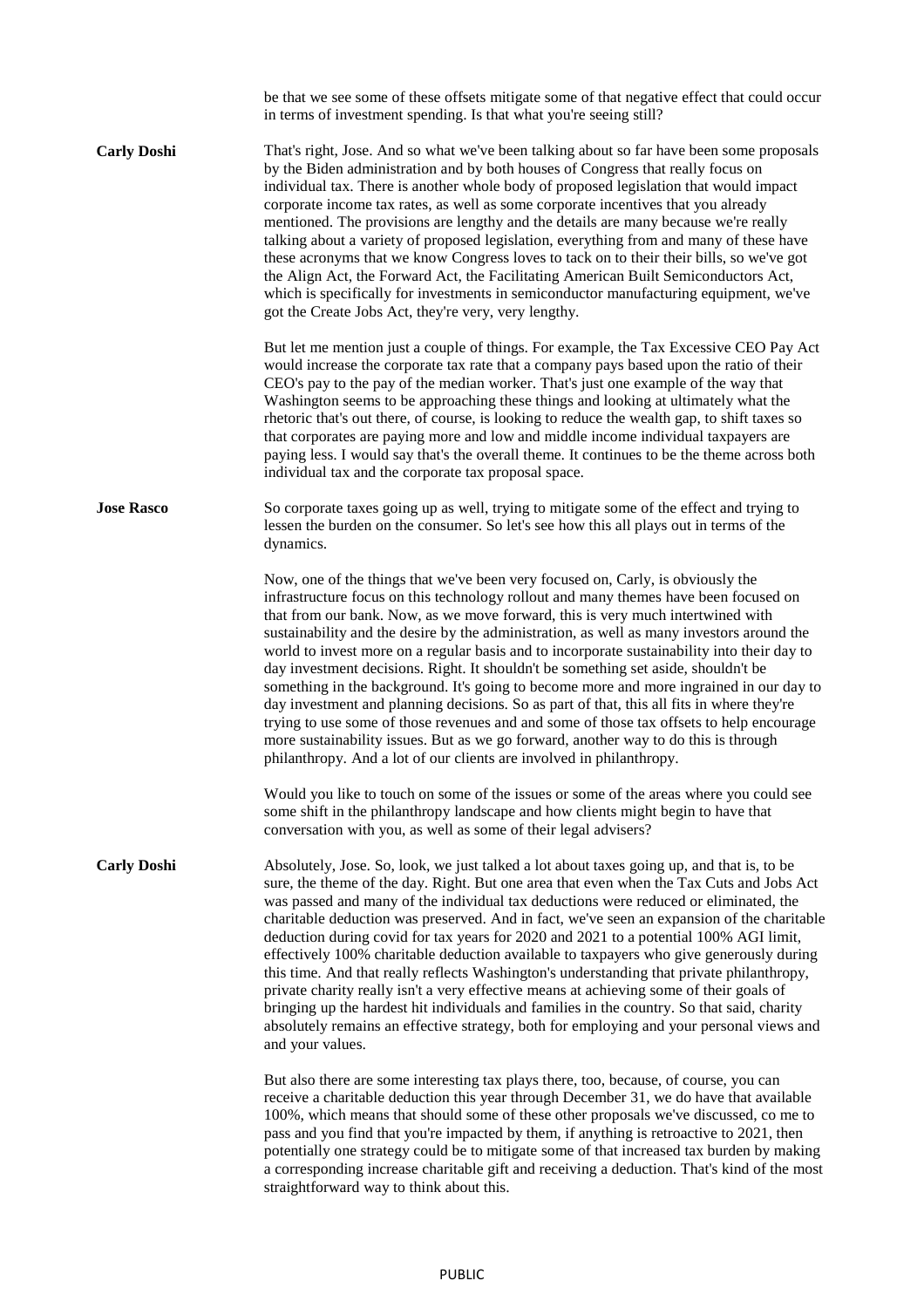|                    | But the theme overall of charitable planning really being a core part of this overall<br>charitable planning, being a core part of the overall covid relief plan, if you will, because<br>of both the Trump administration and the Biden administration's dedication to preserving<br>and even expanding that charitable deduction, I think really bodes well for charitable<br>giving. And I absolutely think that for people who are concerned about their taxes on a<br>going forward basis, you should absolutely be thinking about whether or not including<br>charitable giving in your strategy makes sense.                                                                                                                                                                                                                                                                                                                                                                                                                                                                                                                                                                                                                                                                                                                                                                                                                                                                                                                                                                              |
|--------------------|--------------------------------------------------------------------------------------------------------------------------------------------------------------------------------------------------------------------------------------------------------------------------------------------------------------------------------------------------------------------------------------------------------------------------------------------------------------------------------------------------------------------------------------------------------------------------------------------------------------------------------------------------------------------------------------------------------------------------------------------------------------------------------------------------------------------------------------------------------------------------------------------------------------------------------------------------------------------------------------------------------------------------------------------------------------------------------------------------------------------------------------------------------------------------------------------------------------------------------------------------------------------------------------------------------------------------------------------------------------------------------------------------------------------------------------------------------------------------------------------------------------------------------------------------------------------------------------------------|
| <b>Jose Rasco</b>  | Carly, well wow, a lot to ponder right now. An economy that's expanding a multi-year<br>rollout of technology that should enhance productivity and profitability, changing tax<br>policy. Now, clearly, I hope you I hope you guys enjoyed the conversation with Carly<br>today. And I think the key takeaway is begin to plan, begin that conversation with your<br>legal tax planning advisers as well as your investment advisers, whether they're at HSBC<br>or otherwise. And we are here for you. Either way, I think the key takeaway is, you know,<br>the concept of higher taxes always sounds like this ominous thing on the horizon. The<br>good news, I guess we can get out of this, while no one wants to pay higher taxes<br>necessarily, obviously, the good news is it seems like the money has been put to good<br>work and trying to get us out of covid. Number two, it's being put to good work in the<br>sense of trying to build a sustainable future for the US economy. And if you want to try to<br>mitigate some of those tax consequences and at the same time do some good, there is lots<br>of opportunity out there. So from the investment and planning perspectives, lots of<br>conversations to be had during the summer. And as we head into the fall, Carly, I hope<br>you'll accept our invitation to come back and have a more detailed conversation on the<br>actual proposals where the rubber is going to meet the road and our investors are actually<br>going to be affected when Washington comes to a consensus. So I hope you'll join us<br>again. |
| <b>Carly Doshi</b> | Absolutely. It would be my pleasure. Thanks, Jose.                                                                                                                                                                                                                                                                                                                                                                                                                                                                                                                                                                                                                                                                                                                                                                                                                                                                                                                                                                                                                                                                                                                                                                                                                                                                                                                                                                                                                                                                                                                                               |
| <b>Jose Rasco</b>  | All right, guys. Thank you, everyone. And so a lot to ponder on the individual side in<br>terms of cap gains, individual taxes, as well as the corporate side and what's going on with<br>the tax regimes out there. And how can that affect your investment decisions? As Carly<br>mentioned numerous times, reach out to us and we're here to help. Thanks, everyone.<br>Thanks for listening to the Hexagon Briefing. I'm Jose Rasco. See you next time.                                                                                                                                                                                                                                                                                                                                                                                                                                                                                                                                                                                                                                                                                                                                                                                                                                                                                                                                                                                                                                                                                                                                      |
|                    | HSBC Bank USA N.A. and or its affiliates, HSBC offers these audio podcasts and the<br>opinions expressed therein are for educational purposes only, and they should not be<br>considered professional or investment advice. Any opinions or other information<br>correspond to the date of this recording and are subject to change.                                                                                                                                                                                                                                                                                                                                                                                                                                                                                                                                                                                                                                                                                                                                                                                                                                                                                                                                                                                                                                                                                                                                                                                                                                                             |
|                    | The information contained in this podcast does not constitute an offer to buy or sell any<br>securities or investment products. You should carefully consider all relevant factors when<br>making investment decisions, and you are encouraged to consult with your independent<br>advisers prior to investing.                                                                                                                                                                                                                                                                                                                                                                                                                                                                                                                                                                                                                                                                                                                                                                                                                                                                                                                                                                                                                                                                                                                                                                                                                                                                                  |
|                    | For a comprehensive review of your personal finances, always consult with a tax or legal<br>adviser before making any financial decisions. Neither HSBC nor any of its<br>representatives may give legal or tax advice.                                                                                                                                                                                                                                                                                                                                                                                                                                                                                                                                                                                                                                                                                                                                                                                                                                                                                                                                                                                                                                                                                                                                                                                                                                                                                                                                                                          |
|                    | Copying, publishing, distributing or reproducing the presentation materials, including<br>audio recordings in whole or in part is strictly prohibited.                                                                                                                                                                                                                                                                                                                                                                                                                                                                                                                                                                                                                                                                                                                                                                                                                                                                                                                                                                                                                                                                                                                                                                                                                                                                                                                                                                                                                                           |
|                    | HSBC refers to HSBC Bank USA N.A., HSBC Securities (USA) Inc. and HSBC<br>Insurance Agency (USA) Inc., HSBC Bank USA N.A. provides banking products and<br>services.                                                                                                                                                                                                                                                                                                                                                                                                                                                                                                                                                                                                                                                                                                                                                                                                                                                                                                                                                                                                                                                                                                                                                                                                                                                                                                                                                                                                                             |
|                    | HSBC Private Banking is the marketing name for the private banking business conducted<br>by the principal private banking subsidiaries of the HSBC Group worldwide. In the<br>United States, HSBC Private Banking offers banking services through HSBC Bank USA<br>N.A.                                                                                                                                                                                                                                                                                                                                                                                                                                                                                                                                                                                                                                                                                                                                                                                                                                                                                                                                                                                                                                                                                                                                                                                                                                                                                                                          |
|                    | HSBC Securities (USA) Inc., member NYSE/FINRA/SIPC provides investment products<br>and services and is an affiliate of HSBC Bank USA N.A. HSBC Insurance Agency (USA)                                                                                                                                                                                                                                                                                                                                                                                                                                                                                                                                                                                                                                                                                                                                                                                                                                                                                                                                                                                                                                                                                                                                                                                                                                                                                                                                                                                                                            |